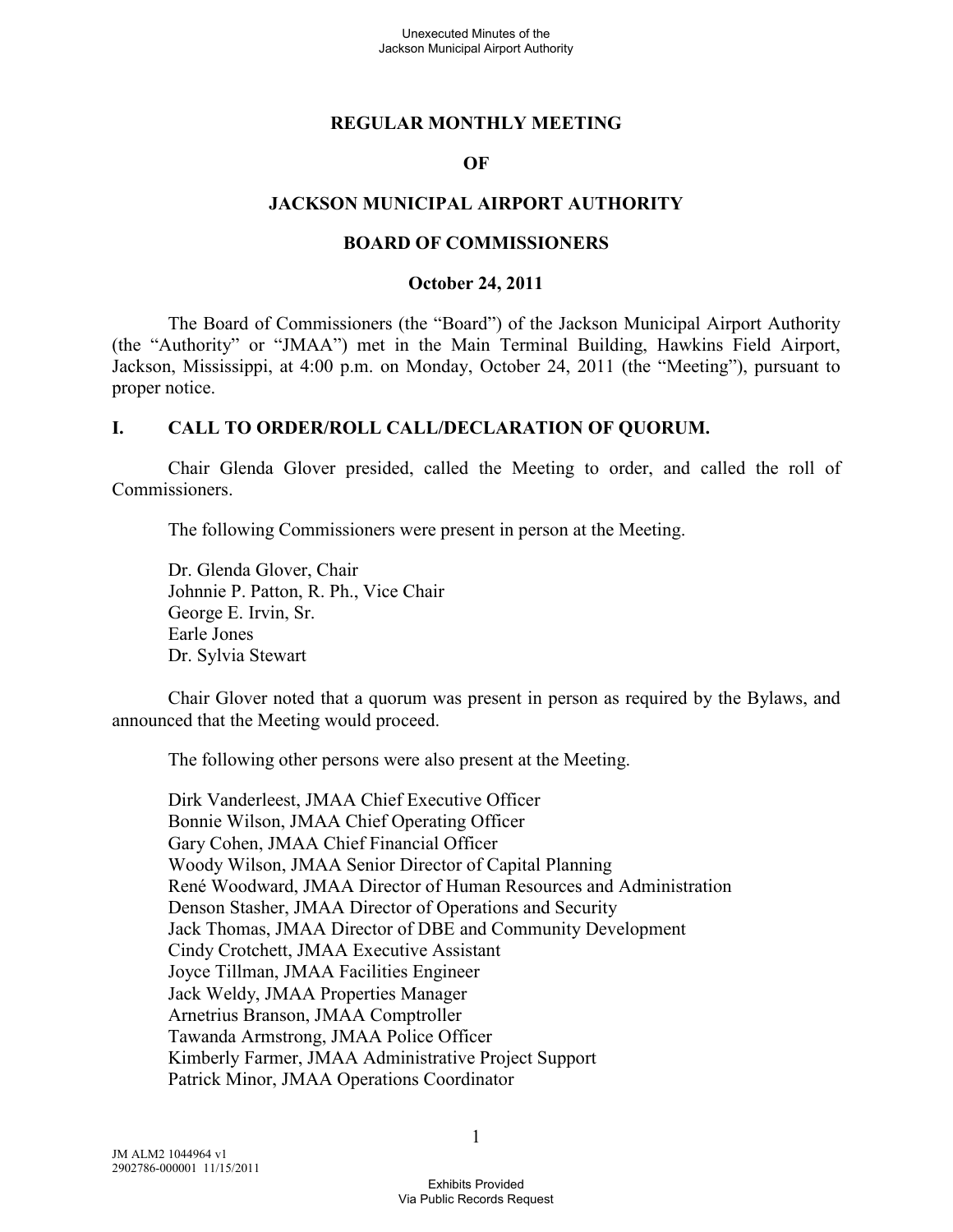Carmiscia Ruffld, JMAA Public Safety Coordinator Claude Banks, Lee Allen & Associates, LLC Justin Banks, Lee Allen & Associates, LLC Karl Banks, Lee Allen & Associates, LLC Nikki Johnson, Project Management Consultants Antoinette Green, Project Management Consultants Chuck Lott, Neel-Schaffer Jim White, Waggoner Engineering, Inc. Terry Lovelace, Utility Constructors, Inc. Alan Moore, Baker Donelson Bearman Caldwell & Berkowitz Jeff Wagner, Baker Donelson Bearman Caldwell & Berkowitz Alexander Martin, Baker Donelson Bearman Caldwell & Berkowitz Sarah Lattimer

#### **II. APPROVAL AND EXECUTION OF MINUTES.**

#### **A. Open Session and Executive Session of the Regular Monthly Meeting of the Board, September 26, 2011.**

#### **B. Open Session and Executive Session of the Special Meeting of the Board, October 4, 2011.**

After discussion, upon motion duly made by Commissioner Stewart, seconded by Commissioner Jones, and unanimously approved by the affirmative votes of all Commissioners present, the minutes described above were approved as presented and directed to be filed in the appropriate minute book and records of the Authority.

## **III. PUBLIC COMMENTS.**

None.

## **IV. REPORTS.**

## **A. Chief Executive Officer.**

- **1.** *Airport Project Manager Summary, Period Ending September 30, 2011.*
- **2.** *Airport Activity Statistics Report, Period Ending September 30, 2011.*

Mr. Vanderleest directed the Board's attention to the Airport Project Manager Summary and the Airport Activity Statistics Report as found in the packet distributed to the Board prior to the Meeting (the "Packet"), and discussed these reports with the Board. A copy of the Packet is attached as an exhibit to the minutes of the Meeting.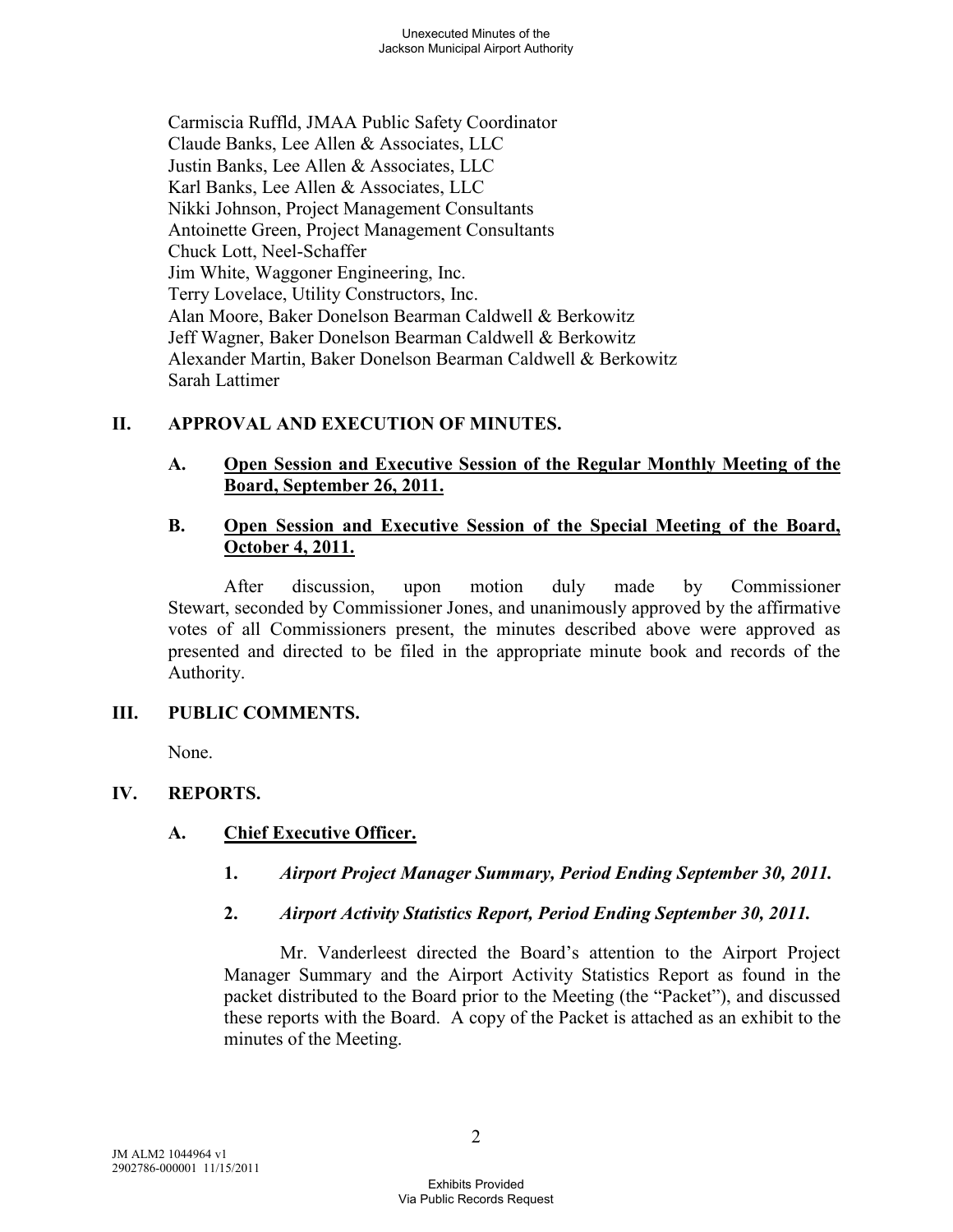## **3.** *Employee Recognitions.*

a. Employee of the Month, September 2011: Tawanda Armstrong, Certified Police Officer, Department of Public Safety.

Mr. Vanderleest recognized and commended Ms. Armstrong for being named Employee of the Month for September 2011.

b. Employee of the Month, October 2011: Carmiscia Ruffld, Public Safety Coordinator, Department of Public Safety.

Mr. Vanderleest recognized and commended Mr. Ruffld for being named Employee of the Month for October 2011.

#### **4.** *Professional Recognitions.*

- a. Patrick Minor, Operations Coordinator, Department of Operations and Security.
	- (1) Basic Supervisory Course, Awarded by Mississippi State Personnel Board.

Mr. Vanderleest recognized and commended Mr. Minor for completing the Basic Supervisory Course as presented by the Mississippi State Personnel Board.

- b. Kenneth Randolph, Director of Public Safety, Department of Public Safety.
	- (1) Four Year Service Award as Director of ALEAN Board, Awarded by Airport Law Enforcement Agencies Network.

Mr. Vanderleest recognized and commended Mr. Randolph for receiving the Four Year Service Award as Director of the Board for the Airport Law Enforcement Agencies Network.

## **5.** *Organizational Recognitions.*

a. Jackson Municipal Airport Authority: 2011 Platinum Award of Excellence, MMBA 11<sup>th</sup> Annual Awards Gala, Mississippi Minority Business Alliance, Inc.

Mr. Vanderleest informed the Board that the Authority had received the 2011 Platinum Award of Excellence from the Mississippi Minority Business Alliance, Inc. at the  $11<sup>th</sup>$  Annual Awards Gala. Mr. Vanderleest commended Jack Thomas, JMAA Director of DBE and Community Development, for his excellent work, which resulted in this award for JMAA.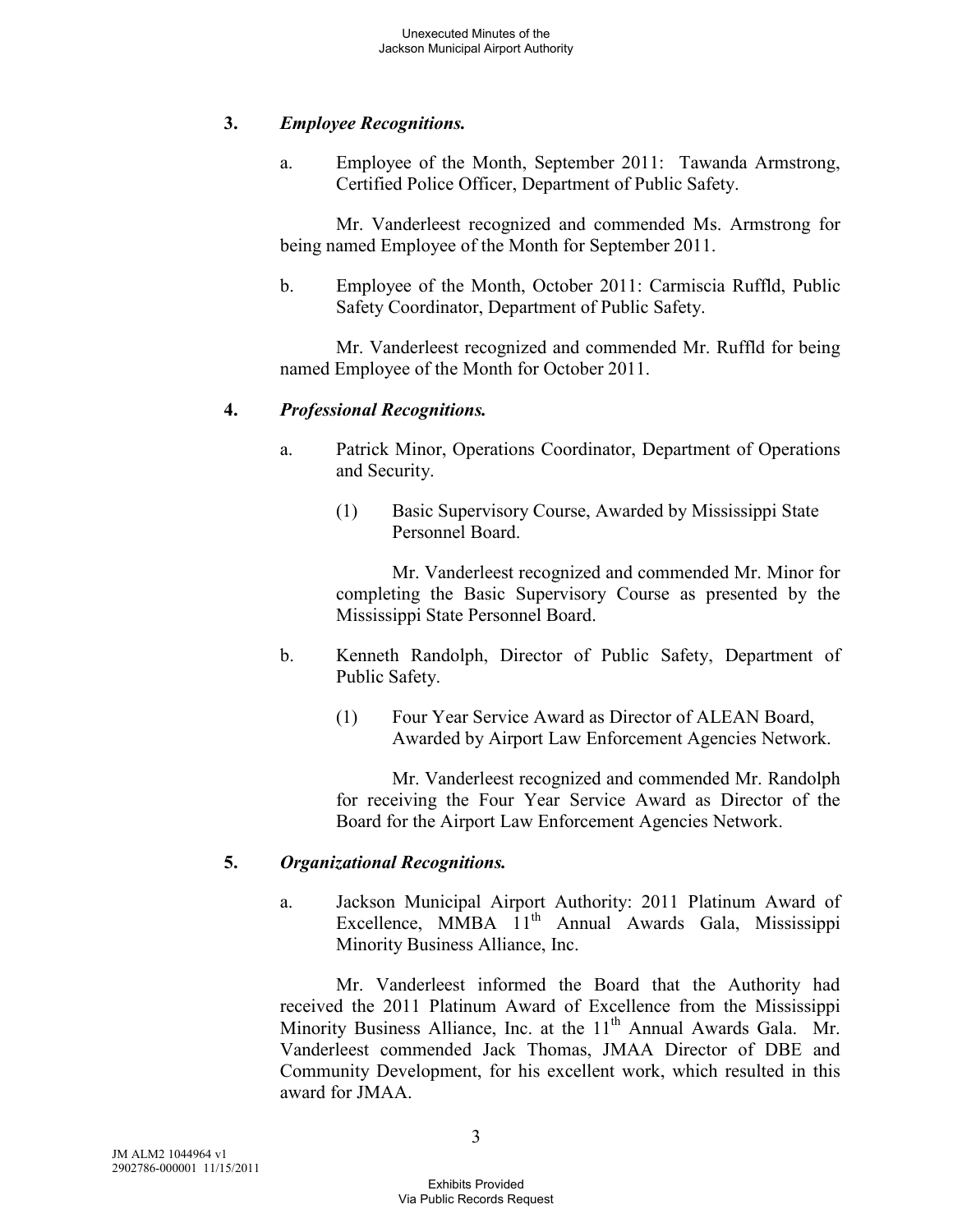## **6.** *Other Matters.*

a. 2011 Hawkins Field Airshow.

Mr. Vanderleest called on Jack Thomas, JMAA Director of DBE and Community Development, to report on the recent Hawkins Field Airshow on October 1-2, 2011. During discussion, Mr. Thomas distributed and discussed with the Board a certain report on the 2011 Hawkins Field Airshow dated October 24, 2011. A copy of the Report is attached as an exhibit to the minutes of the Meeting. Mr. Thomas said that the event was a big success, with the largest crowds ever, and under budget. Mr. Thomas distributed to the Board a letter dated October 3, 2011, from Congressman Bennie G. Thompson, praising the event and thanking JMAA for inviting him to participate in the Opening Ceremony. Mr. Vanderleest said that a copy of the letter would be attached as an exhibit to the minutes of the Meeting. Mr. Thomas also thanked Bonnie Wilson for her assistance in planning and executing the Airshow. Mr. Thomas said that he was particularly proud that 19% of all expenditures for vendors at the Airshow went to minority vendors.

## **B. Attorney.**

Mr. Moore said the attorneys had nothing to report at this time.

## **V. ACTION ITEMS.**

## **A. Financial Matters.**

## **1.** *Financial Reports for September 2011.*

- a. Balance Sheet: Accept.
- b. Income Statement: Accept.
- c. Claims Docket for September 2011: Approve.

Mr. Vanderleest directed the Board's attention to the above referenced financial reports for September 2011 and the Claims Docket for September 2011, all of which were included in the Packet.

During discussion, Mr. Vanderleest pointed out that the Balance Sheet and Income Statement were presented as of September 30, 2011, the end of Fiscal Year 2011 for JMAA. Mr. Vanderleest commended all departments and senior staff for ending the year under budget with a cash balance of approximately \$2.5 Million.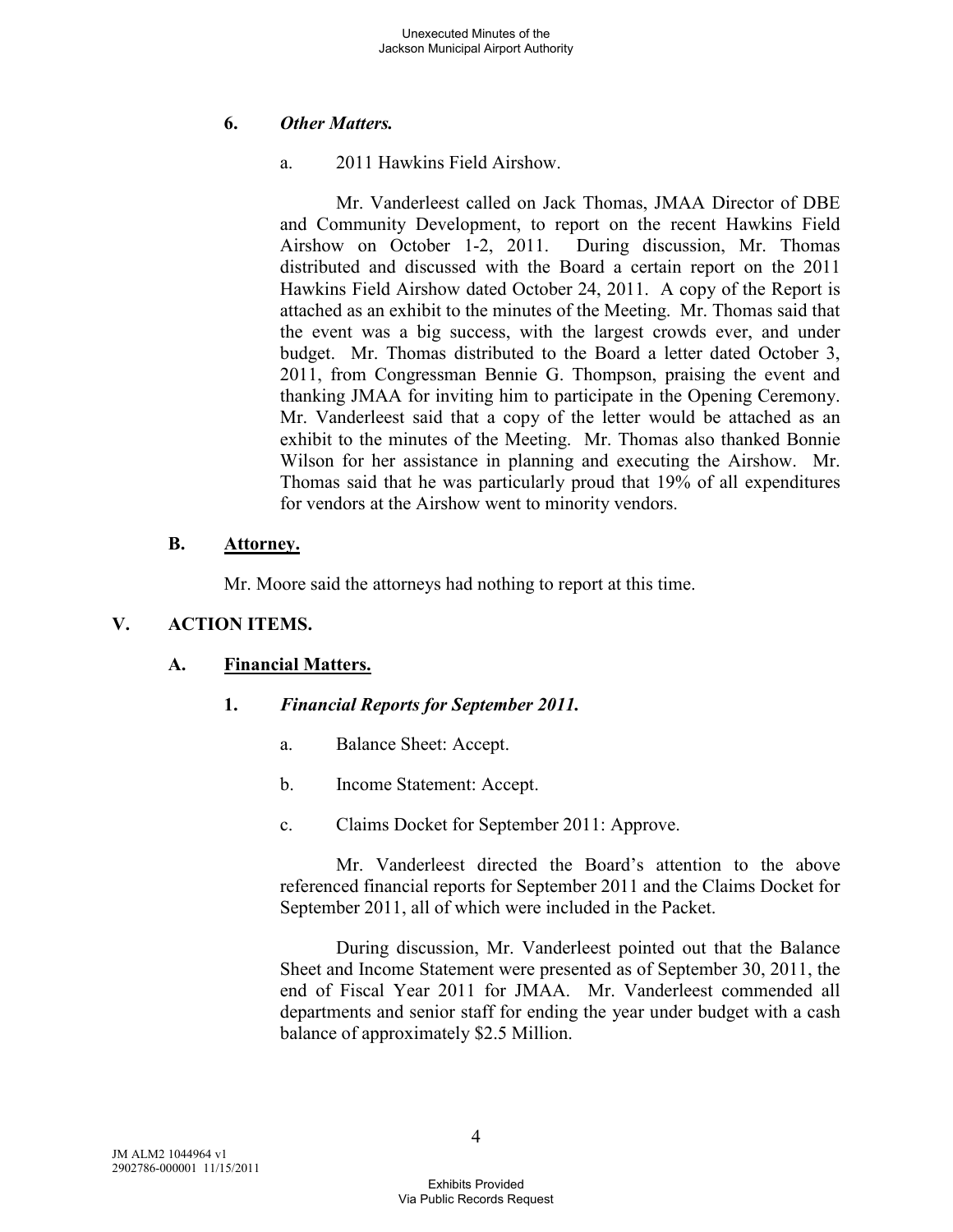After discussion, upon motion duly made by Commissioner Patton, seconded by Commissioner Stewart, and unanimously approved by the affirmative votes of all Commissioners present, the Board adopted the following resolution.

## **RESOLUTION ACCEPTING FINANCIAL REPORTS FOR SEPTEMBER 2011 AND APPROVING AND AUTHORIZING PAYMENT OF CLAIMS DOCKET FOR SEPTEMBER 2011**

**WHEREAS**, the Board of Commissioners (the "Board") of the Jackson Municipal Airport Authority (the "Authority") has reviewed and considered (i) the Balance Sheet and the Income Statement for the Authority for the month and period ending September 30, 2011 (the "Financial Reports"), and (ii) the Claims Docket of the Authority for the month of September 2011 (the "Claims"), both the Financial Reports and the Claims being (i) included in the packet distributed to the Board prior to the October 24, 2011, Regular Monthly Meeting of the Board, and (ii) incorporated herein by reference;

**NOW, THEREFORE, BE IT RESOLVED**, the Board hereby (i) accepts the Financial Reports and (ii) approves and authorizes payment of the Claims in the total amount of \$1,419,567.91.

#### **B. Service Agreements.**

- **1.** *JMAA Contract No. 001-012-4, Microbiological Assessment of Room 538, Main Terminal Building, JEIA: Authorize Addendum to Agreement.*
- **2.** *JMAA Contract No. 002-12, Public Safety Emergency Digital Voice Recorder, JMAA: Authorize Renewal of Agreement.*
- **3.** *JMAA Contract No. 003-12 and JMAA Contract No. 004-12, Public Safety Radio System Maintenance Service Agreement, JMAA: Authorize Renewal of Agreements.*

Mr. Vanderleest directed the Board's attention to the memoranda in the Packet which described these matters, and discussed these matters with the Board.

After discussion, upon motion duly made by Commissioner Stewart, seconded by Commissioner Jones, and unanimously approved by the affirmative votes of all Commissioners present, the Board adopted the following resolution.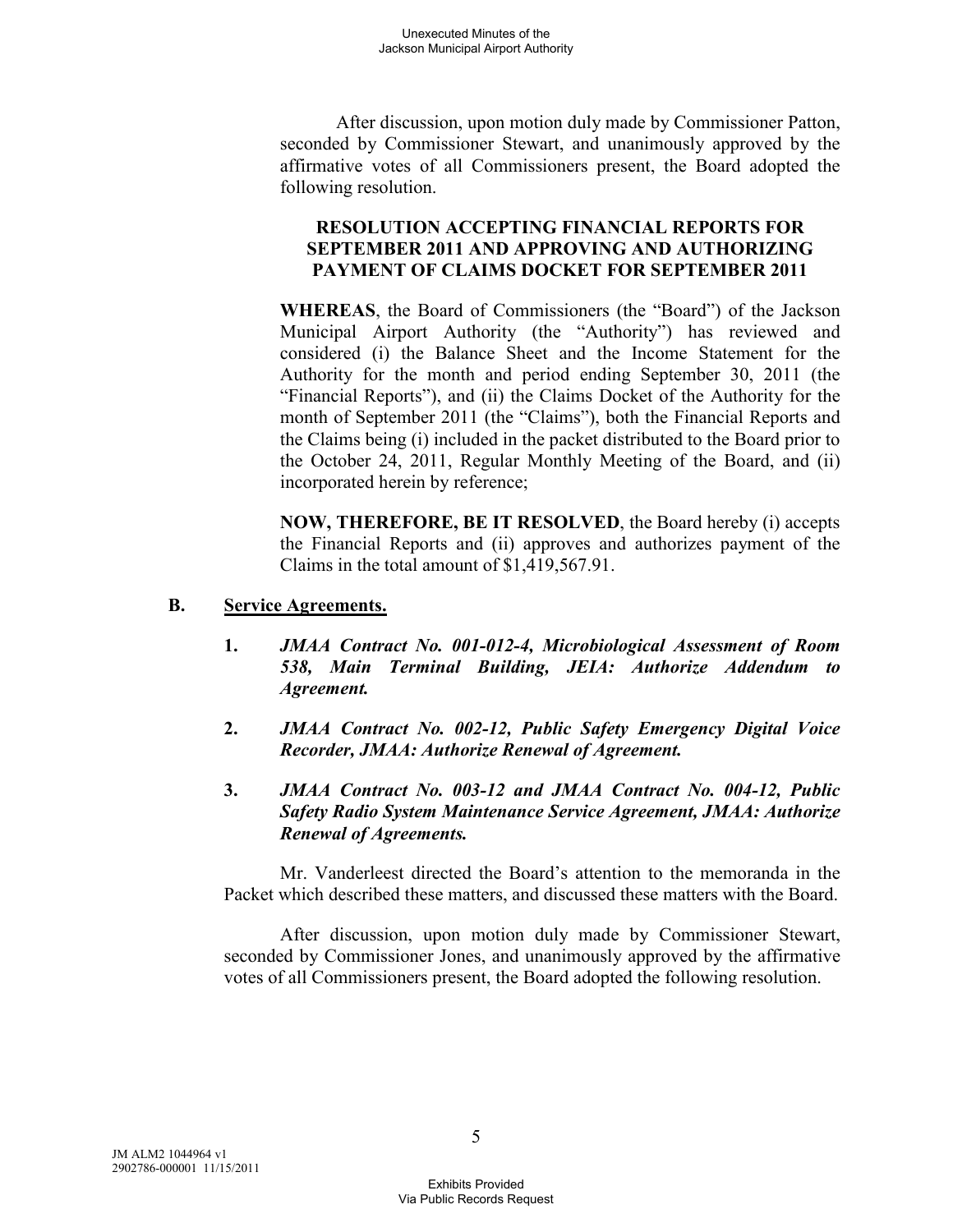#### **RESOLUTION APPROVING AND AUTHORIZING CERTAIN ACTIONS WITH RESPECT TO CERTAIN SERVICE AGREEMENTS**

**WHEREAS**, the staff of the Jackson Municipal Airport Authority (the "Authority") has recommended that the Board of Commissioners of the Authority (the "Board") approve and authorize certain actions with respect to certain service agreements identified below, all as more particularly described in certain memoranda (i) included in the packet distributed to the Board prior to the October 24, 2011, Regular Monthly Meeting of the Board, and (ii) incorporated herein by reference (separately, each a "Memorandum;" collectively, the "Memoranda"); and

**WHEREAS**, the Board has reviewed the Memoranda and considered the recommendations therein by the staff of the Authority;

**NOW, THEREFORE, BE IT RESOLVED**, the Board hereby determines that it would be in the best interests of and in furtherance of the duties and responsibilities of the Authority to, and the Board hereby does, take the following actions:

- 1. The Board approves and authorizes negotiation and execution of an addendum to the existing professional services agreement between the Authority and Advance Environmental Consultants, Inc. ("AEC"), whereby AEC will perform a microbiological assessment of certain areas of the Main Terminal Building at Jackson-Evers International Airport (the "AEC Amendment"), with fees for such services not to exceed \$1,000, all as more particularly set out in the Memorandum dated October 10, 2011, which describes this matter, said AEC Amendment to contain such terms and conditions consistent with the Memorandum as may be deemed appropriate by the Chief Executive Officer of the Authority, as evidenced by his execution thereof.
- 2. The Board approves and authorizes negotiation and execution of a one (1) year renewal of the existing agreement with Precision Communications, Inc. for maintenance and repair services for the Authority's digital voice recording system for emergency communications (the "Precision Renewal Agreement"), said Precision Renewal Agreement to be in such form and to contain such terms and conditions consistent with the Memorandum dated October 10, 2011, which describes this matter, as may be deemed appropriate by the Chief Executive Officer of the Authority, as evidenced by his execution thereof.
- 3. The Board approves and authorizes negotiation and execution of one (1) year renewals of the existing agreements with Harris Corporation for maintenance, repair and oversight services for both hardware and software for the Authority's 700/800 MHz radio system (the "Harris Renewal Agreements"), said Harris Renewal Agreements to be in such form and to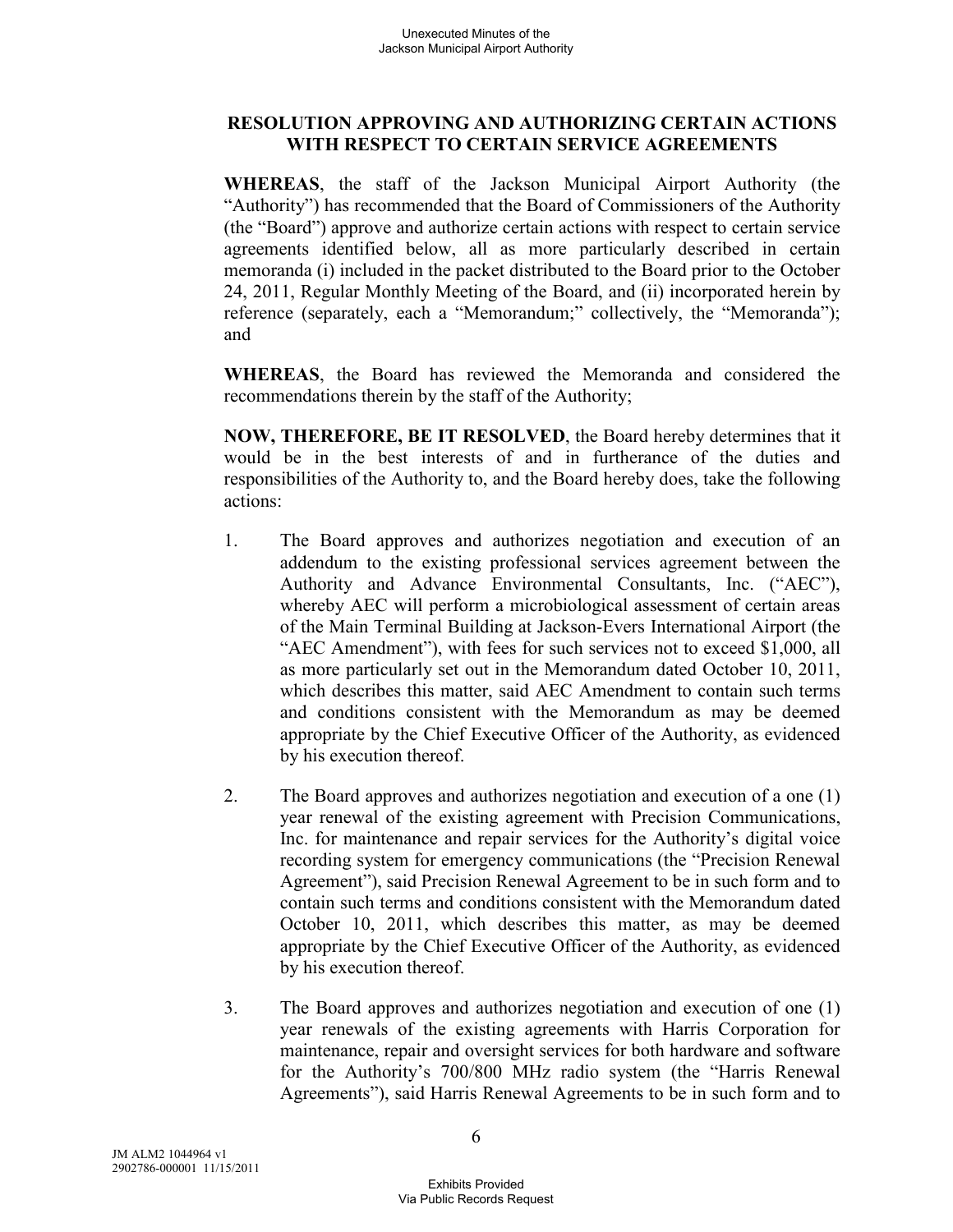contain such terms and conditions consistent with the Memorandum dated October 10, 2011, which describes this matter, as may be deemed appropriate by the Chief Executive Officer of the Authority, as evidenced by his execution thereof.

#### **C. Construction Projects.**

- **1.** *JMAA Contract No. 11-074, Emergency Repair to Water Well No. 3, JEIA.*
- **2.** *Passenger Boarding Bridges Interior and Exterior Signage Frame Installation at Gates 2 and 16, JEIA: Authorize Agreement*
- **3.** *JMAA Project No. 010-11, Tile Installation for new Customer Service Information Center, JEIA: Authorize Agreement.*
- **4.** *JMAA Project No. 016-11, Tree Removal, JEIA: Award Contract.*
- **5.** *JMAA Project No. 017-11, Airfield Markings 2011, JEIA: Award Contract.*
- **6.** *JMAA Project No. 013-08, Contract No. 013-08-363, Drainage Improvements – Phase III, HKS: Approve Change Order No. 1.*
- **7.** *JMAA Project No. 005-09, Storm Water Improvements, JEIA: Reject Bids.*
- **8.** *JMAA Project No. 019-10, General Aviation Apron Improvements, Contract No. 019-10-038, JEIA: Approve Change Order No. 3.*

Mr. Vanderleest directed the Board's attention to the memoranda in the Packet which described these matters, and discussed these matters with the Board.

After discussion, upon motion duly made by Commissioner Patton, seconded by Commissioner Stewart, and unanimously approved by the affirmative votes of all Commissioners present, the Board adopted the following resolution.

## **RESOLUTION APPROVING AND AUTHORIZING CERTAIN ACTIONS WITH RESPECT TO CERTAIN CONSTRUCTION PROJECTS**

**WHEREAS**, the staff of the Jackson Municipal Airport Authority (the "Authority") has recommended that the Board of Commissioners (the "Board") of the Authority approve and authorize certain actions with respect to certain construction projects identified below, all as more particularly described in certain memoranda (i) included in the packet distributed to the Board prior to the October 24, 2011, Regular Monthly Meeting of the Board, and (ii) incorporated herein by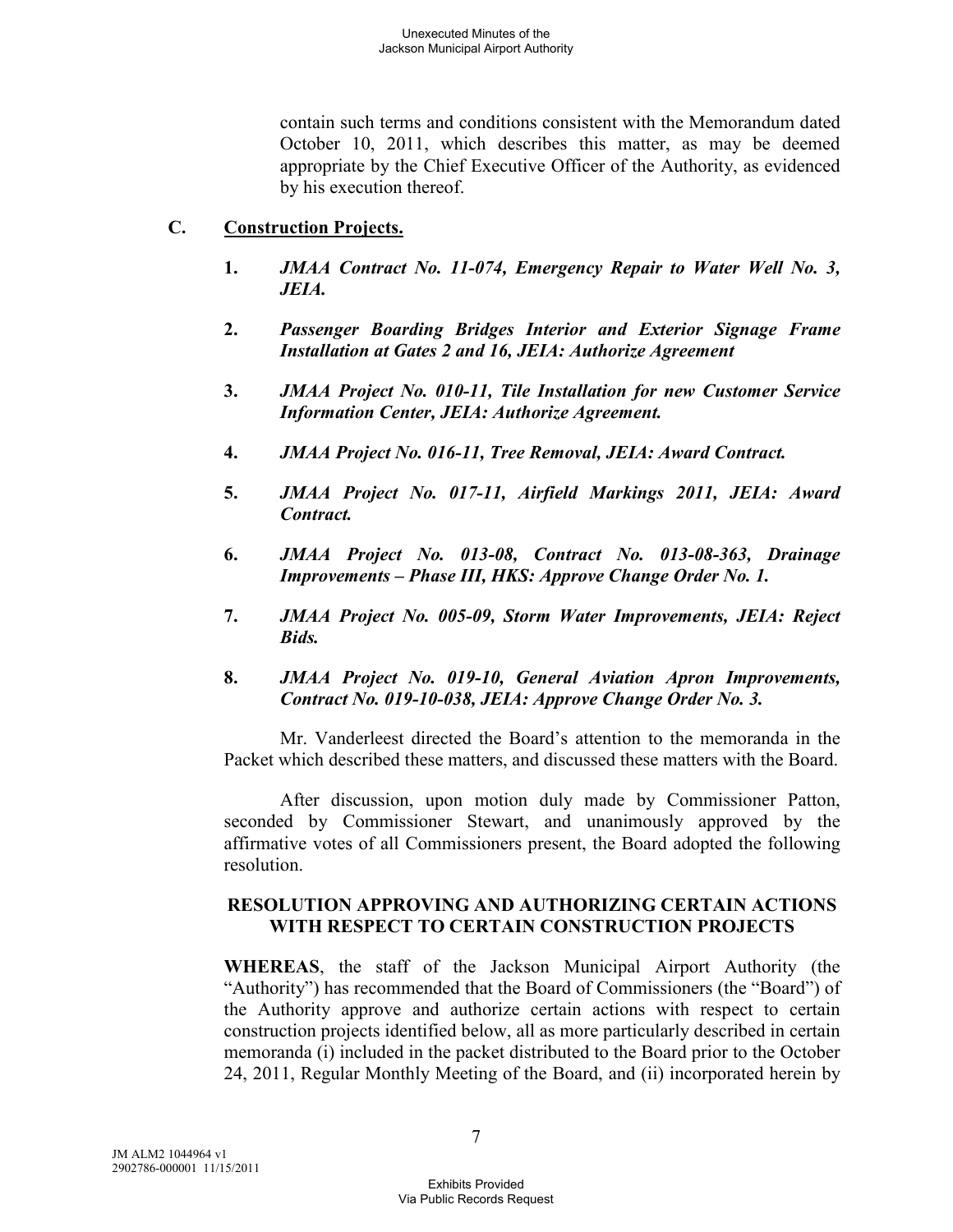reference (separately, each a "Memorandum;" collectively, the "Memoranda"); and

**WHEREAS**, the Board has reviewed the Memoranda and considered the recommendations therein by the staff of the Authority;

**NOW, THEREFORE, BE IT RESOLVED**, the Board hereby determines that it would be in the best interests of and in furtherance of the duties and responsibilities of the Authority to, and the Board hereby does, take the following actions:

- 1. The Board accepts the Memorandum dated October 11, 2011 (the "Certificate"), certifying the circumstances and justification for certain emergency repairs to Water Well No. 3 at Jackson-Evers International Airport ("JEIA"), and approves the repairs described in said Certificate, all as more particularly described in the Certificate.
- 2. The Board approves and authorizes negotiation and execution of an agreement with Mid-State Construction for the installation of interior and exterior signage frames for the passenger boarding bridges at gates 2 and 16 at JEIA at a cost not to exceed \$4,000.00 (the "Mid-State Agreement"), said Mid-State Agreement to be in such form and to contain such terms and conditions consistent with the Memorandum dated October 10, 2011, which describes this matter, as may be deemed appropriate by the Chief Executive Officer of the Authority, as evidenced by his execution thereof.
- 3. The Board approves and authorizes negotiation and execution of an agreement with Jimmie Lyles Flooring Gallery to install tile at the information/customer service area in the Main Terminal Building at JEIA at a cost not to exceed \$3,375.00 (the "Lyles Agreement"), said Lyles Agreement to be in such form and to contain such terms and conditions consistent with the Memorandum dated October 11, 2011, which describes this matter, as may be deemed appropriate by the Chief Executive Officer of the Authority, as evidenced by his execution thereof.
- 4. The Board hereby (i) rejects the bid submitted by Walton Construction of Mississippi, LLC for JMAA Project No. 016-11, Tree Removal at JEIA (the "Services") for the reasons cited in that certain Memorandum dated October 12, 2011, which describes this matter (the "Tree Removal Memorandum"); (ii) accepts the bid by Anderson Contracting, L.L.C. ("Anderson") in the amount of \$155,350.00 as the lowest and best bid for the Services and awards the contract for the Services to Anderson; and (iii) authorizes and directs the staff of the Authority to negotiate and execute an appropriate agreement with Anderson to accomplish the Services (the "Anderson Agreement"), said Anderson Agreement to be in such form and to contain such terms and conditions consistent with the Services and the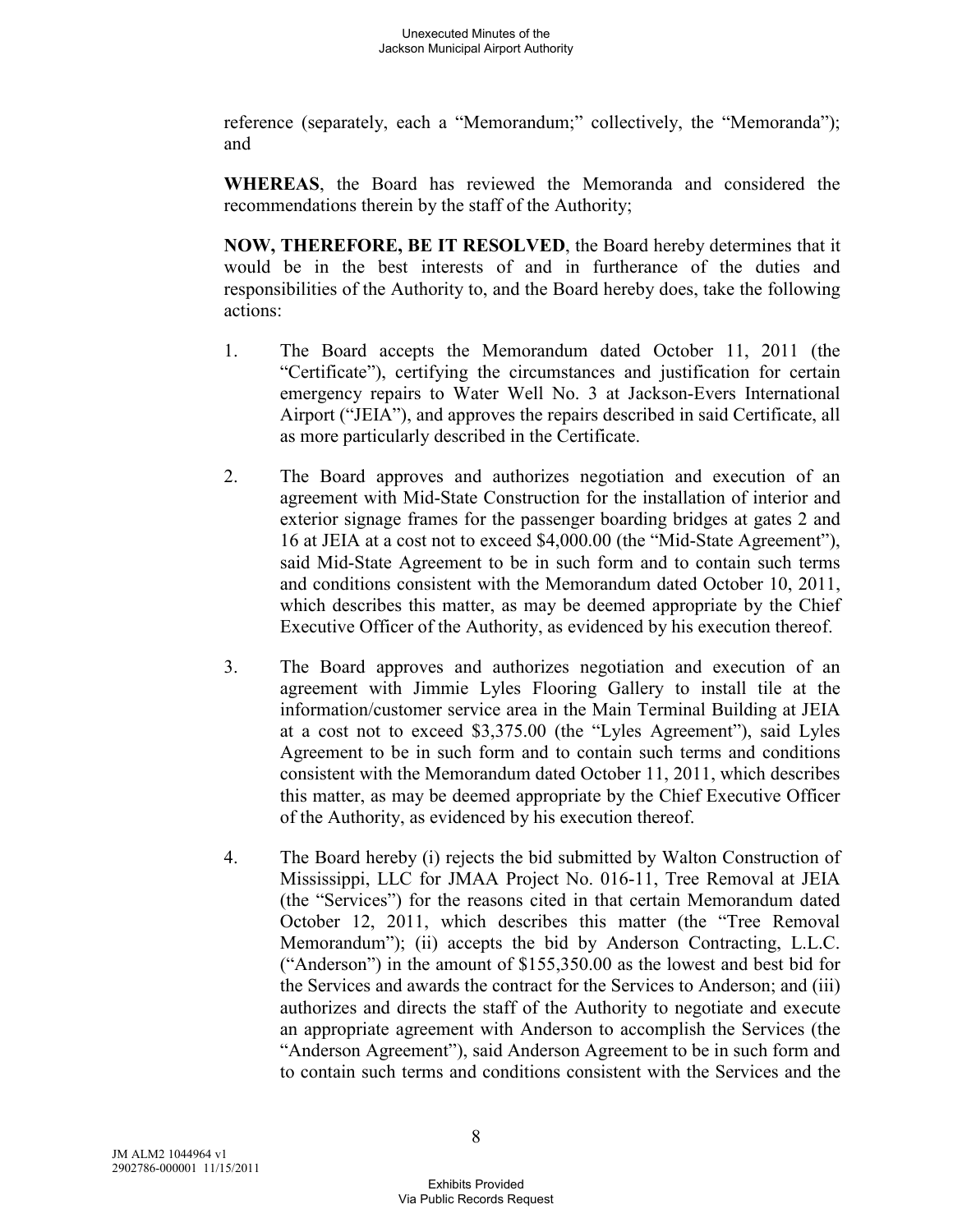Tree Removal Memorandum, as may be deemed appropriate by the Chief Executive Officer of the Authority, as evidenced by his execution thereof.

- 5. The Board hereby accepts the bid by Lane Line, LLC ("Lane") in the amount of \$105,548.00 for JMAA Project No. 017-11, 2011 Airfield Marking Project at JEIA (the "Airfield Marking Project"), as the lowest and best bid for the Airfield Marking Project, and approves and authorizes execution and accomplishment of an appropriate agreement with Lane to accomplish the Airfield Marking Project (the "Lane Agreement"), said Lane Agreement to be in such form and to contain such terms and conditions consistent with the Memorandum dated October 11, 2011, which describes this matter, as may be deemed appropriate by the Chief Executive Officer of the Authority, as evidenced by his execution thereof.
- 6. The Board approves and authorizes execution and accomplishment of Change Order No. 1 to Contract No. 013-08-363 with Bulldog Construction Company in connection with Project No. 013-08, Hawkins Field Drainage Improvements – Phase III at Hawkins Field, as more particularly described in the Memorandum dated October 14, 2011, which describes this matter.
- 7. The Board hereby (i) rejects all bids received by the Authority in connection with the Storm Water Drainage Improvements at JEIA (Project No. 005-09) (the "Drainage Project") and (ii) authorizes and directs the staff of the Authority to work with the Authority's engineers for the Drainage Project to review the scope of work for the Drainage Project to bring the work within the project budget, all as set out in the Memorandum dated October 14, 2011, which describes this matter.
- 8. The Board approves and authorizes execution and accomplishment of Change Order No. 3 to Contract No. 019-10-038 with Hemphill Construction Company in connection with Project No. 019-10, General Aviation (FBO) Apron Improvements at JEIA, as more particularly described in the Memorandum dated October 11, 2011, which describes this matter.

## **D. Procurements.**

There was no discussion or action taken regarding procurements at the Meeting.

## **E. Grants.**

There was no discussion or action taken regarding grants at the Meeting.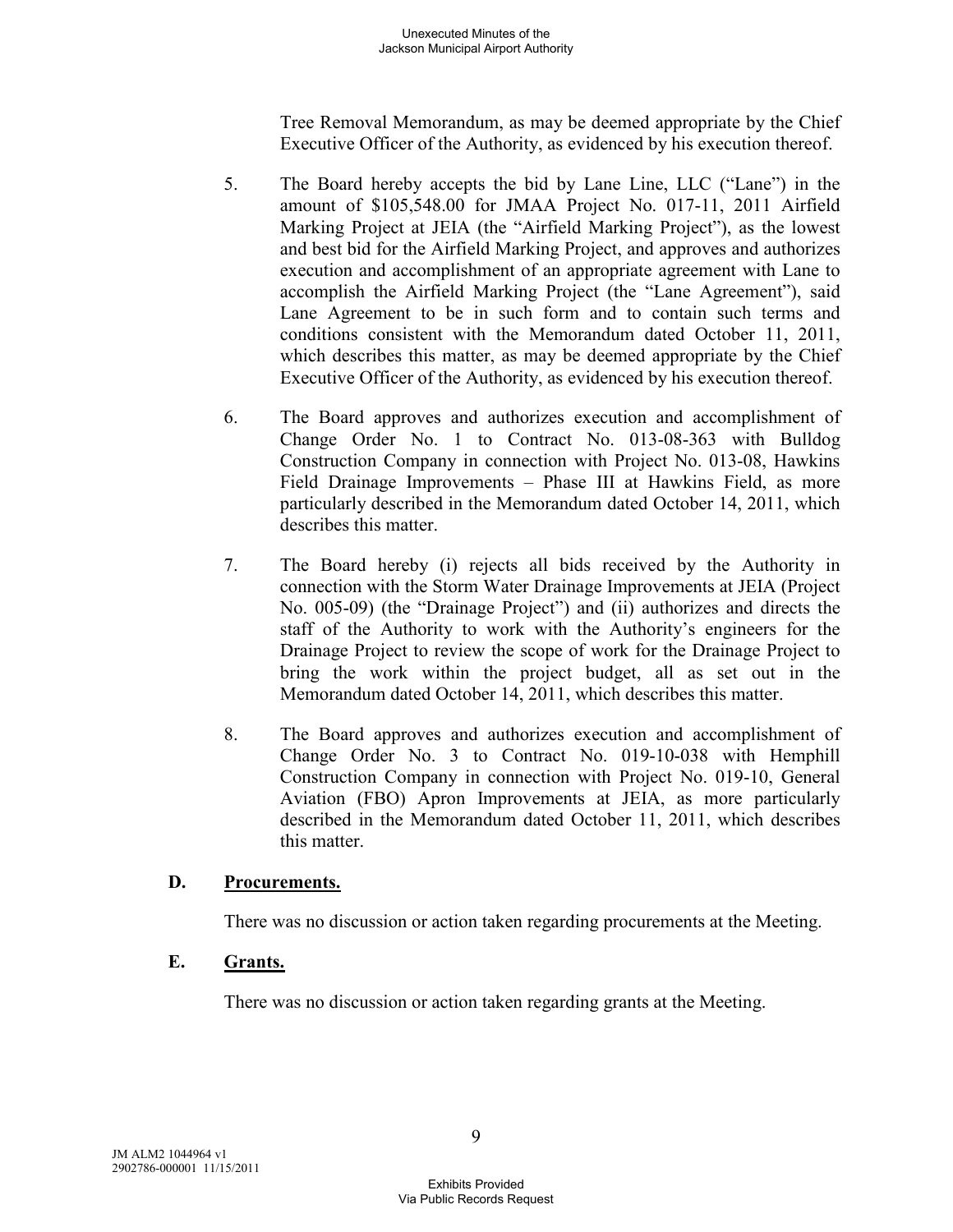# **F. Other Matters.**

#### **1.** *Authorization to Contribute Funds for Healthcare Corridor Study.*

Mr. Vanderleest directed the Board's attention to the memorandum in the Packet which described this matter, and discussed this matter with the Board.

After discussion, upon motion duly made by Commissioner Jones, seconded by Commissioner Irvin, and approved by the affirmative votes of Commissioners Glover, Irvin, Jones and Stewart, with Commissioner Patton voting nay, the Board adopted the following resolution.

#### **RESOLUTION APPROVING AND AUTHORIZING CONTRIBUTION OF FUNDS FOR STRATEGIC PLAN IN CONNECTION WITH DEVELOPMENT OF THE PROPOSED MISSISSIPPI HEALTHCARE CORRIDOR**

**WHEREAS**, the MetroJackson Chamber of Commerce (the "Chamber") has formed a limited liability company entitled Mississippi Healthcare Corridor, LLC (the "LLC") for the purpose of commissioning a study and a strategic plan for development of a certain Mississippi Healthcare Corridor in the City of Jackson along Woodrow Wilson Avenue from Interstate 55 to Interstate 220, including Hawkins Field and the area immediately surrounding Hawkins Field (the "Strategic Plan"); and

**WHEREAS**, the Chamber has requested that the Jackson Municipal Airport Authority ("JMAA") contribute \$25,000 to the cost of the Strategic Plan, which will include consideration of the Master Plan for Development of Hawkins Field and will address development opportunities at and surrounding Hawkins Field; and

**WHEREAS**, the Board of Commissioners (the "Board") of JMAA has considered said request by the Chamber; and

**WHEREAS**, the Board has concluded that development of the Mississippi Healthcare Corridor would benefit Hawkins Field and its surrounding area;

**NOW, THEREFORE, BE IT RESOLVED**, the Board hereby determines that it would be in the best interests of and in furtherance of the duties and responsibilities of JMAA to, and the Board hereby does, authorize and direct the payment of \$25,000 to the LLC to assist in funding the Strategic Plan.

## **2.** *2011 Emergency Management Exercise: Approval of Budget and Authorization of Agreements.*

Mr. Vanderleest directed the Board's attention to the memorandum in the Packet which described this matter, and discussed this matter with the Board.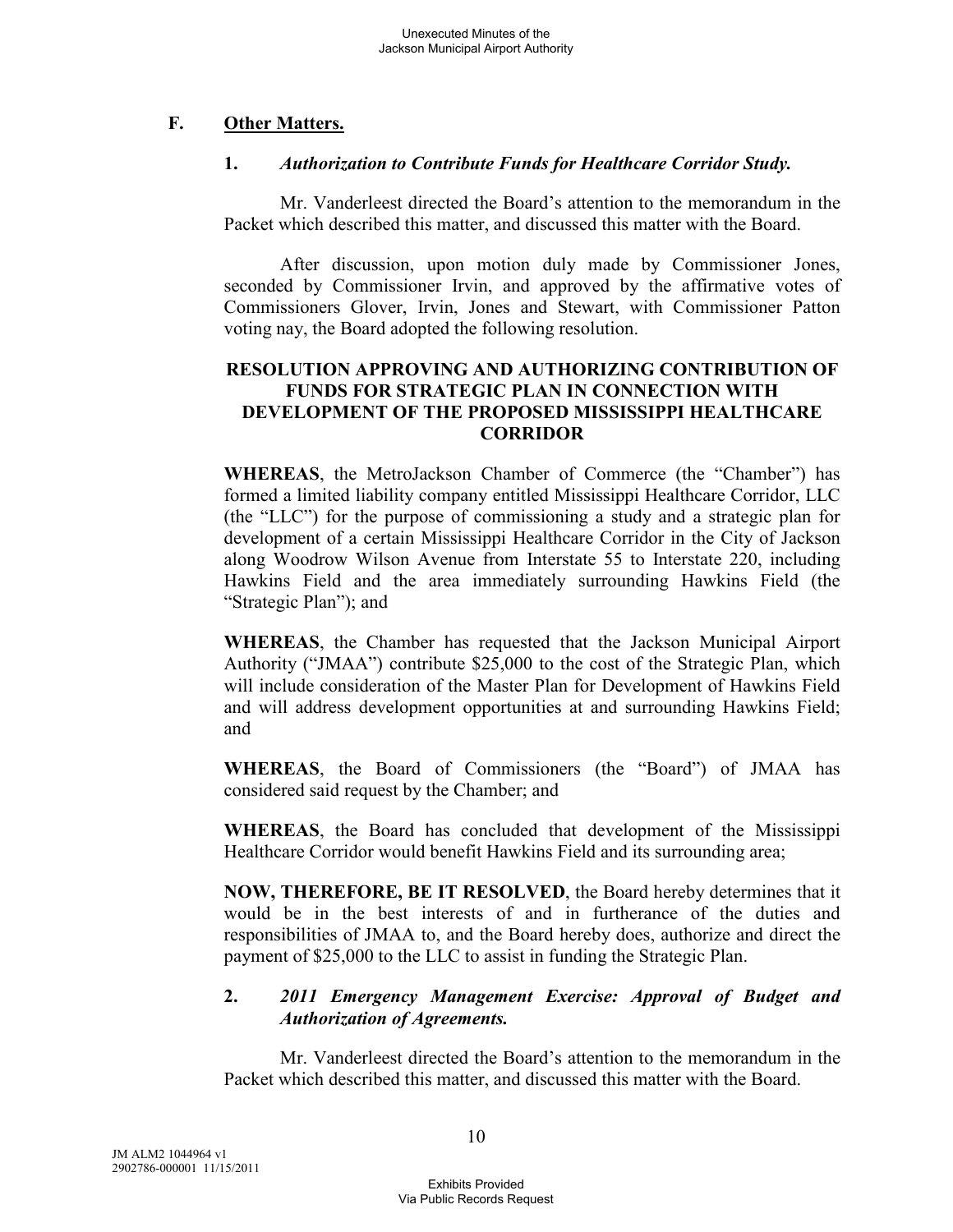After discussion, upon motion duly made by Commissioner Irvin, seconded by Commissioner Stewart, and unanimously approved by the affirmative votes of all Commissioners present, the Board adopted the following resolution.

#### **RESOLUTION AUTHORIZING PARTICIPATION IN 2011 EMERGENCY MANAGEMENT EXERCISE AND CONTRACTS RELATING THERETO**

**WHEREAS**, the staff of the Jackson Municipal Airport Authority (the "Authority") has advised the Board of Commissioners (the "Board") of the Authority that the Authority will conduct the 2011 Emergency Management Exercise on December 3, 2011, in partnership with the City of Pearl, Mississippi (the "2011 EME"); and

**WHEREAS**, the staff of the Authority has recommended that the Board approve and authorize negotiation and execution of all agreements necessary and appropriate in connection with the 2011 EME, including without limitation agreements with vendors and other providers of goods and services, subject to a total project budget of \$10,000.00 (collectively, the "2011 EME Agreements"), as more particularly described in that certain memorandum dated October 11, 2011, which was (i) included in the packet distributed to the Board prior to the October 24, 2011, Regular Monthly Meeting of the Board and (ii) incorporated herein by reference (the "Memorandum"); and

**WHEREAS**, the Board has reviewed the Memorandum and considered said recommendation by the staff of the Authority;

**NOW, THEREFORE, BE IT RESOLVED,** the Board hereby determines that it would be in the best interests of and in furtherance of the duties and responsibilities of the Authority to, and the Board hereby does, approve and authorize negotiation and execution of the 2011 EME Agreements, said 2011 EME Agreements to be in such form and to contain such terms and conditions consistent with the Memorandum as may be deemed appropriate by the Chief Executive Officer of the Authority, as evidenced by his execution thereof.

#### **3.** *Board Travel.*

Chair Glover said that, in accordance with the Travel Policy for Commissioners previously adopted by the Board, it was appropriate at this time for the Board to discuss and consider approval of travel expenses for Commissioners in connection with (i) the  $18<sup>th</sup>$  Annual AMAC Economic Opportunity and Policy Forum to be held in Fort Lauderdale, Florida, on December 4-6, 2011, and (ii) the christening of the *Medgar Evers* naval vessel in San Diego, California, on November 11-12, 2011. During discussion, the Board considered the success of and contacts made at the AMAC Economic Forum held in Jackson in December 2010. The Board also discussed the importance of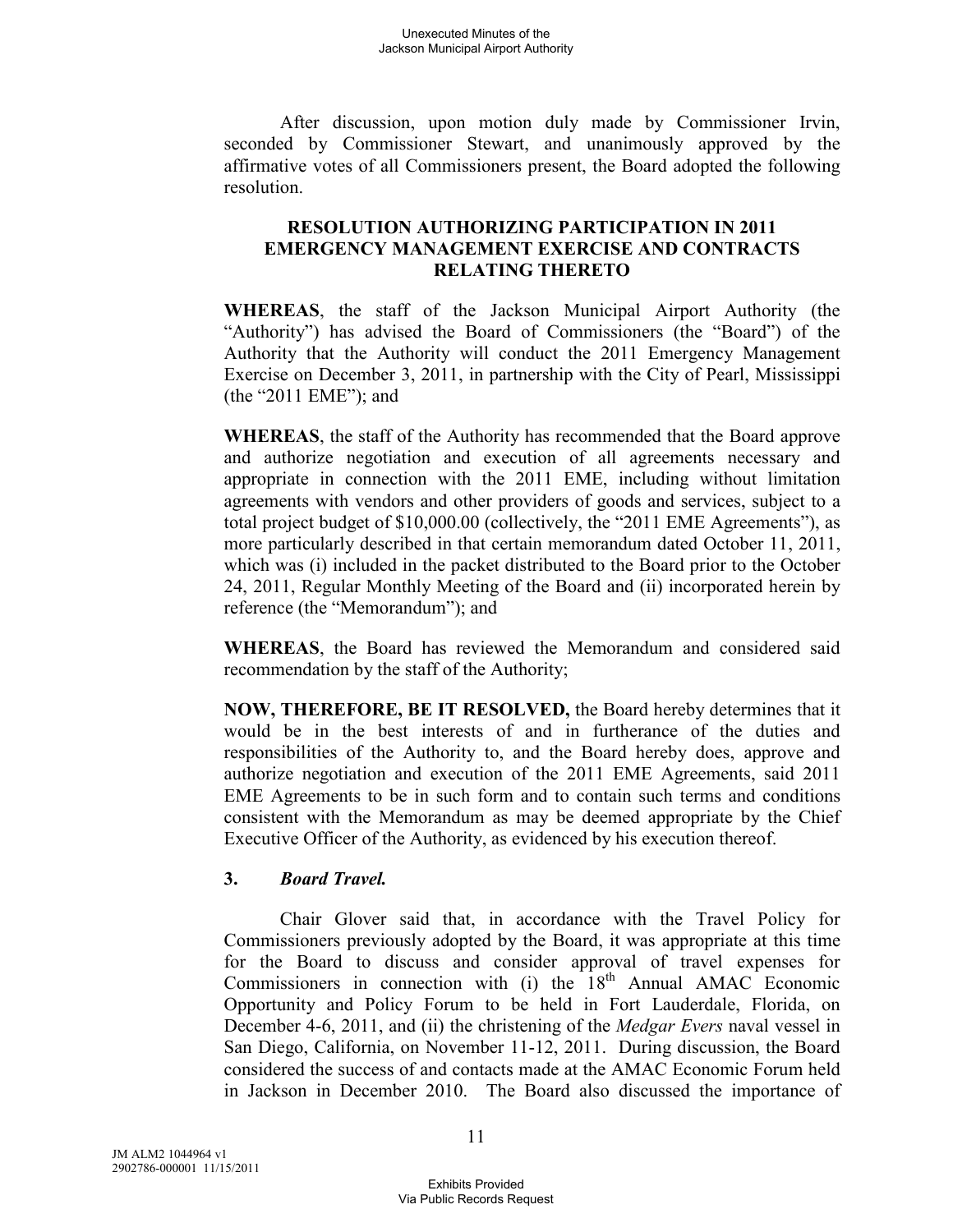supporting the Evers family in connection with the ship christening because of the recent discussion of an additional change in the name of Jackson-Evers International Airport.

After discussion, upon motion duly made by Commissioner Irvin, seconded by Commissioner Patton, and unanimously approved by the affirmative votes of all Commissioners present, the Board adopted the following resolution.

## **RESOLUTION APPROVING AND AUTHORIZING CERTAIN TRAVEL EXPENSES FOR COMMISSIONERS**

WHEREAS, the 18<sup>th</sup> Annual AMAC Economic Opportunity and Policy Forum will be held in Fort Lauderdale, Florida, on December 4-6, 2011 (the "AMAC Economic Forum"), and the christening of the *Medgar Evers* naval vessel will be held in San Diego, California, on November 11-12, 2011 (the "*Medgar Evers* Christening"); and

**WHEREAS**, the Board of Commissioners (the "Board") of the Jackson Municipal Airport Authority (the "Authority") has considered the benefits to the Authority from attendance at the AMAC Economic Forum and the *Medgar Evers*  Christening, and has concluded that attendance at both events would be beneficial to the Authority;

**NOW, THEREFORE, BE IT RESOLVED**, the Board hereby determines that it would be in the best interests of and in furtherance of the duties and responsibilities of the Authority to, and the Board hereby does, approve and authorize attendance at the AMAC Economic Forum and *Medgar Evers*  Christening by any Commissioners of the Authority and the reimbursement of all reasonable travel and lodging expenses incurred by Commissioners and related thereto, all in accordance with the Authority's Travel Policy for Commissioners.

## **4.** *Early Issues.*

Mr. Vanderleest distributed to the Board a list of claims which he proposed to be approved for early payment by the Board. A copy of the list of "early issue" claims is attached as an exhibit to the minutes of this Meeting.

After discussion, upon motion duly made by Commissioner Irvin, seconded by Commissioner Stewart, and unanimously approved by the affirmative votes of all Commissioners present, the Board adopted the following resolution.

#### **RESOLUTION APPROVING AND AUTHORIZING PAYMENT OF CERTAIN EARLY ISSUE CLAIMS**

**WHEREAS**, the staff of the Jackson Municipal Airport Authority (the "Authority") has recommended that the Board of Commissioners of the Authority